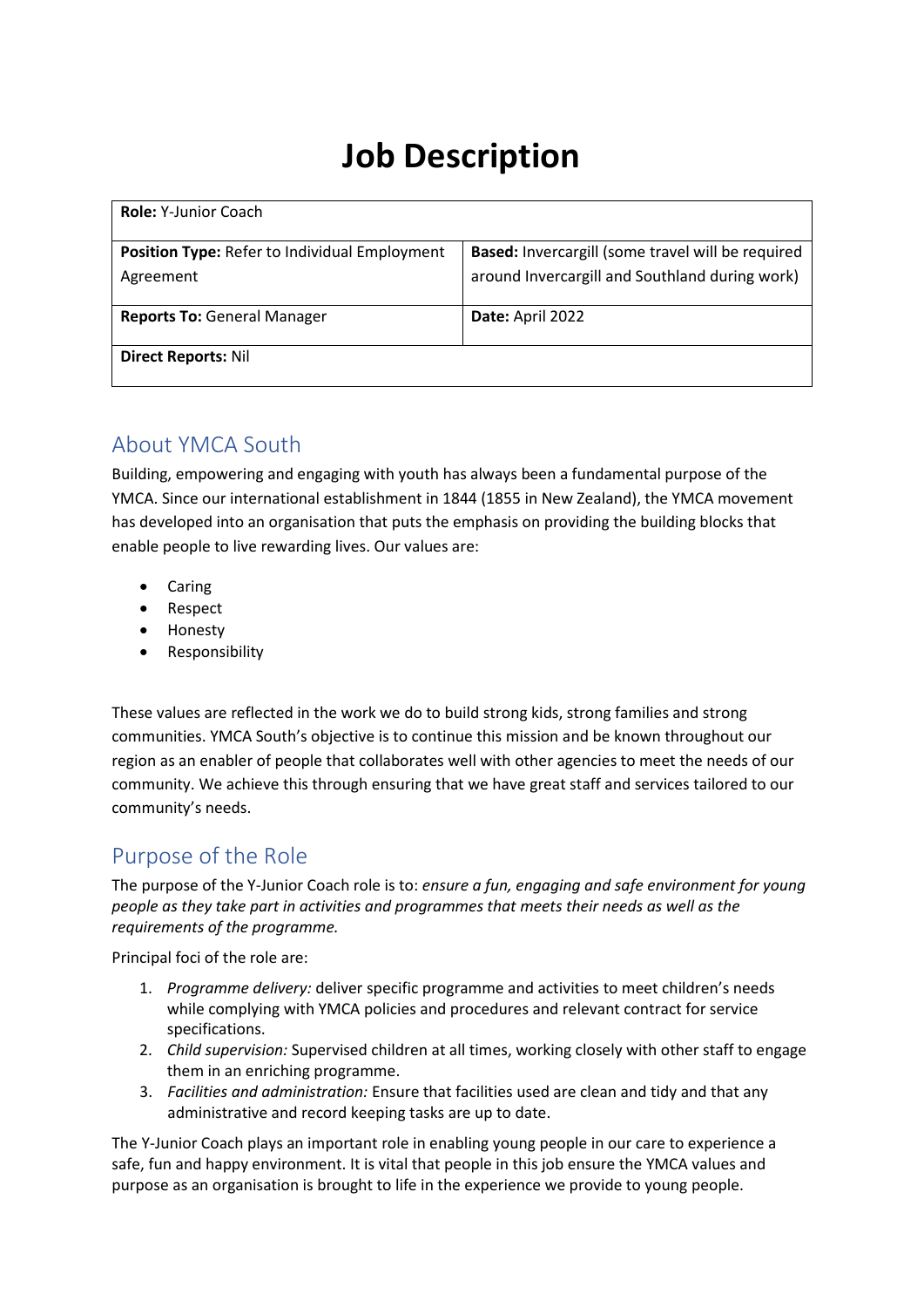The YMCA is an official MSD Out of School Care and Recreation provider (OSCAR) and abides by specific and set policies and procedures.

| <b>Programme Delivery</b>            | Facilities are set-up and ready for programme prior to<br>$\bullet$<br>arrival of children and equipment returned to storage at<br>the days end - any equipment damage is noted with<br>Supervisor<br>Maintain positive open relationships with parents<br>$\bullet$<br>Activities provided are suitable for the ages and abilities of<br>$\bullet$<br>children attending and comply with Health and Safety<br>regulations<br>Take a proactive approach to creating an environment<br>$\bullet$<br>where children are happy, secure and nurtured<br>Complete assigned tasks and duties<br>$\bullet$<br>Ensure that all food is nutritious and appropriate for<br>$\bullet$<br>children's personal and cultural needs<br>Programme delivery that reflects and embodies the<br>$\bullet$<br>principals of the Treaty of Waitangi and a kaupapa maori<br>world view<br>Contribute to management's work on programme<br>٠<br>development and design by providing input and ideas<br>and assisting with: arrangement of activities, visiting off-<br>site locations and preparation of equipment as required<br>by management |
|--------------------------------------|--------------------------------------------------------------------------------------------------------------------------------------------------------------------------------------------------------------------------------------------------------------------------------------------------------------------------------------------------------------------------------------------------------------------------------------------------------------------------------------------------------------------------------------------------------------------------------------------------------------------------------------------------------------------------------------------------------------------------------------------------------------------------------------------------------------------------------------------------------------------------------------------------------------------------------------------------------------------------------------------------------------------------------------------------------------------------------------------------------------------------|
| <b>Child Supervision</b>             | Role model YMCA mission and values with young people<br>$\bullet$<br>Ensure that children are picked up and delivered safely to<br>the programme and any planned activities<br>Demonstrate a culturally appropriate and sensitive<br>$\bullet$<br>approach to working with children that recognises and<br>celebrates diversity and difference<br>Show discretion and deal appropriately with private<br>information and/or sensitive issues that may arise -<br>including, concerns or complaints<br>Report any concerns with child welfare or needs,<br>ensuring compliance with YMCA child safety policies                                                                                                                                                                                                                                                                                                                                                                                                                                                                                                            |
| <b>Facilities and Administration</b> | Align day to day activities to YMCA policies and<br>procedures and funder programme requirements as<br>communicated by management and site Supervisor<br>Vehicles are operated responsibly and in compliance with<br>$\bullet$<br>service policies and procedures for vehicle use<br>Maintain relationship with school staff (where<br>programme is school based, or school pick-up and drop<br>off occurs), reporting and following up on any questions<br>or issues that may arise<br>Identify and report on service delivery and YMCA<br>reputational risks (including complaints and health and<br>safety) on a weekly basis, or as required                                                                                                                                                                                                                                                                                                                                                                                                                                                                         |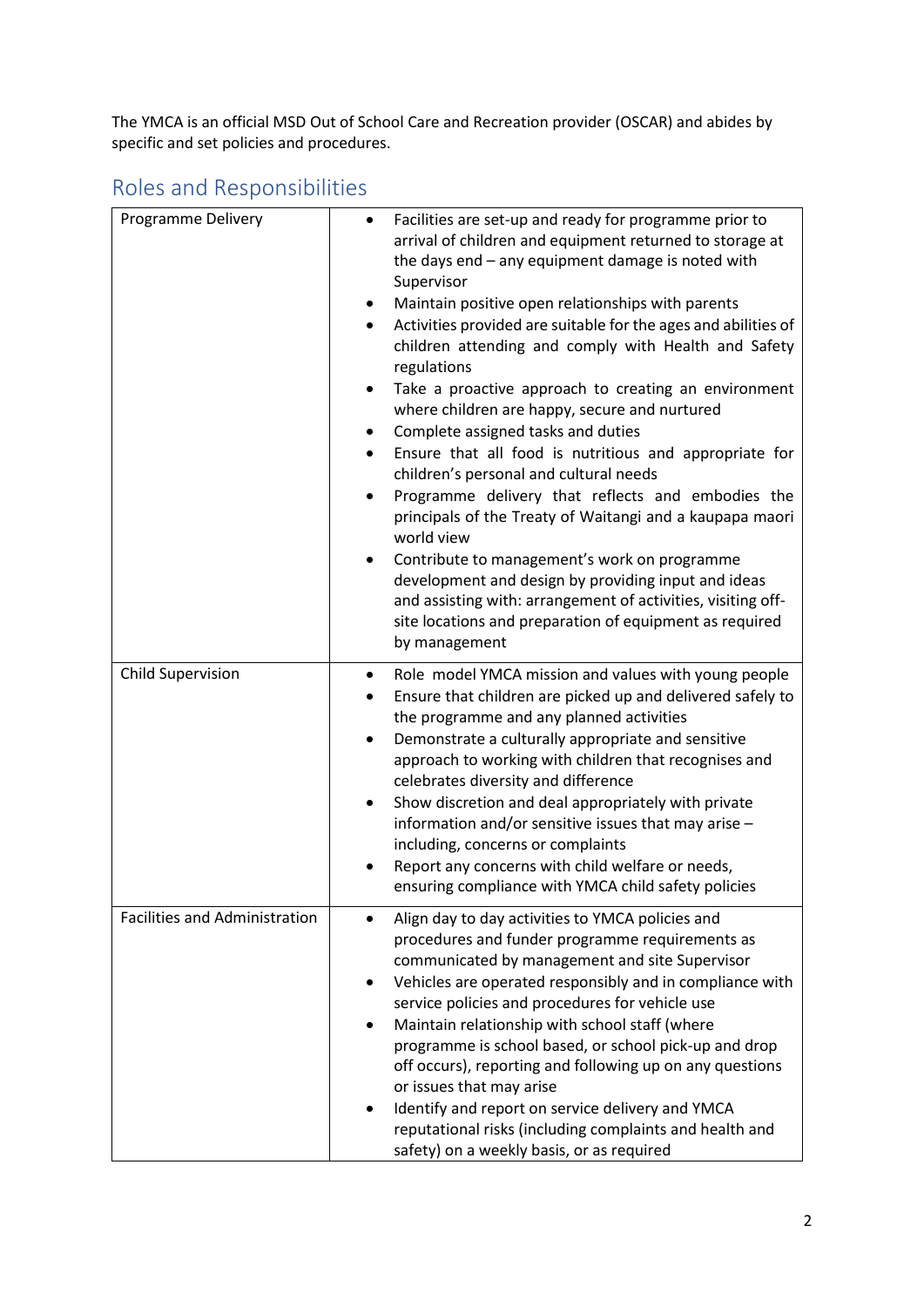| Maintain cleanliness of the facility and kitchen to ensure<br>$\bullet$ |
|-------------------------------------------------------------------------|
| that food preparation, storage and delivery meets Food                  |
| <b>Safety Guidelines</b>                                                |
| The Y-Junior Coach may need to complete tasks other<br>$\bullet$        |
| than those listed above, as reasonably requested by the                 |
| Y-Junior Supervisor or YMCA management, to ensure the                   |
| successful management of assigned services and YMCA                     |
| Invercargill's other business activities.                               |
|                                                                         |

# Functional relationships

Functional relationships refer to the key people and organisations that the Y-Junior Coach will work with. This role requires a collaborative working relationship with the Y-Junior Supervisor, Y-Junior team and the wider staff of YMCA. External relationships must also be maintained with:

- Schools
- Parents, whanau and caregivers
- Community groups and partnering organisations
- Referring agencies

### Person Specification

Success in this role requires the capacity to demonstrate strong empathy and care for young people, and a customer service focus. The Y-Junior Coach needs to have:

- Full clean, driver's license is essential
- Maintain approved police vetting clearance status
- Passionate about using physical activity and movement as a way to engage young people
- Experience working with children and young people, ideally in group settings
- Strong communication skills especially when dealing with parents, caregivers and local schools
- Experience working within a team environment
- Ability to be flexible and adapt to change
- Evidence of taking initiative when tasks need completed
- Willingness to participate in ongoing training and development opportunities
- Ability to hold and maintain a current First Aid Qualification and ideally hold a full and clean drivers' licence
- Ability to address workplace challenges in a positive and proactive manner
- Team role model YMCA mission and values with young people